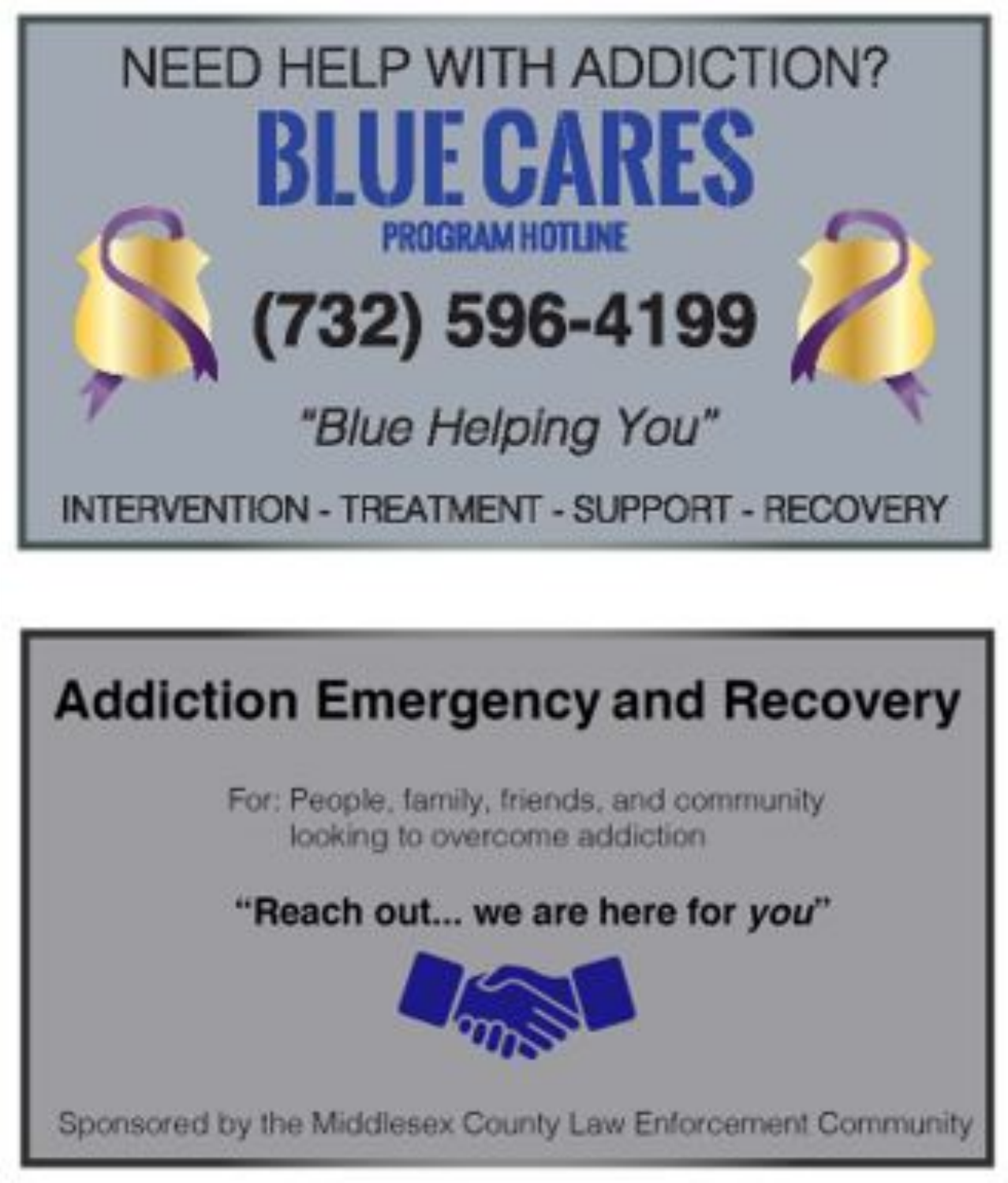

Middlesex County Prosecutor's Office

25 Kirkpatrick Street, 3rd Floor, New Brunswick, New Jersey, 08901 (732) 745-3300

\*News Release\* Date: March 29, 2019

## **Middlesex County Prosecutor's Office announces, "***Blue Cares***," a new program to combat drug use and addiction**

Middlesex County Prosecutor Andrew C. Carey announces a new initiative in Middlesex County entitled, *"Blue Cares."* Its mission is to coordinate efforts between members of law enforcement and our community partners to most effectively use all available resources to prevent and treat drug addiction.

Through *Blue Cares,* law enforcement officers cultivate an environment that fosters recovery through readily available local and regional addiction recovery networks. Emphasis is placed upon providing family and friends of the addicted with assistance to get their loved ones the help they need. In addition to directly promoting health and well-being, *Blue Cares* aims to reduce the stigma associated with addiction.

"*Law enforcement officers routinely administer naloxone (Narcan) to prevent immediate death. We recognize that this is just the beginning of what it takes to truly save the life of an addict,"* said Middlesex County Prosecutor Andrew C. Carey. He further stated that, *"Blue Cares identifies those individuals in the community who require intervention, and offers them and their families a network of providers that are immediately available to assist them in the recovery process."*

*Blue Cares* has a 24-hour hotline (732) 596-4199, which is answered by Peer Recovery coaches who can assist callers with referrals or immediate services, regardless if they have insurance.

John McCormac, Mayor of Woodbridge Township stated, *"I am confident that the coordination between Prosecutor Carey and Dr. Bonnie Nolan, Woodbridge Township's Addiction Service' coordinator, will lead to success in our continuing efforts to provide education and addiction counseling to those and their families who need it."*